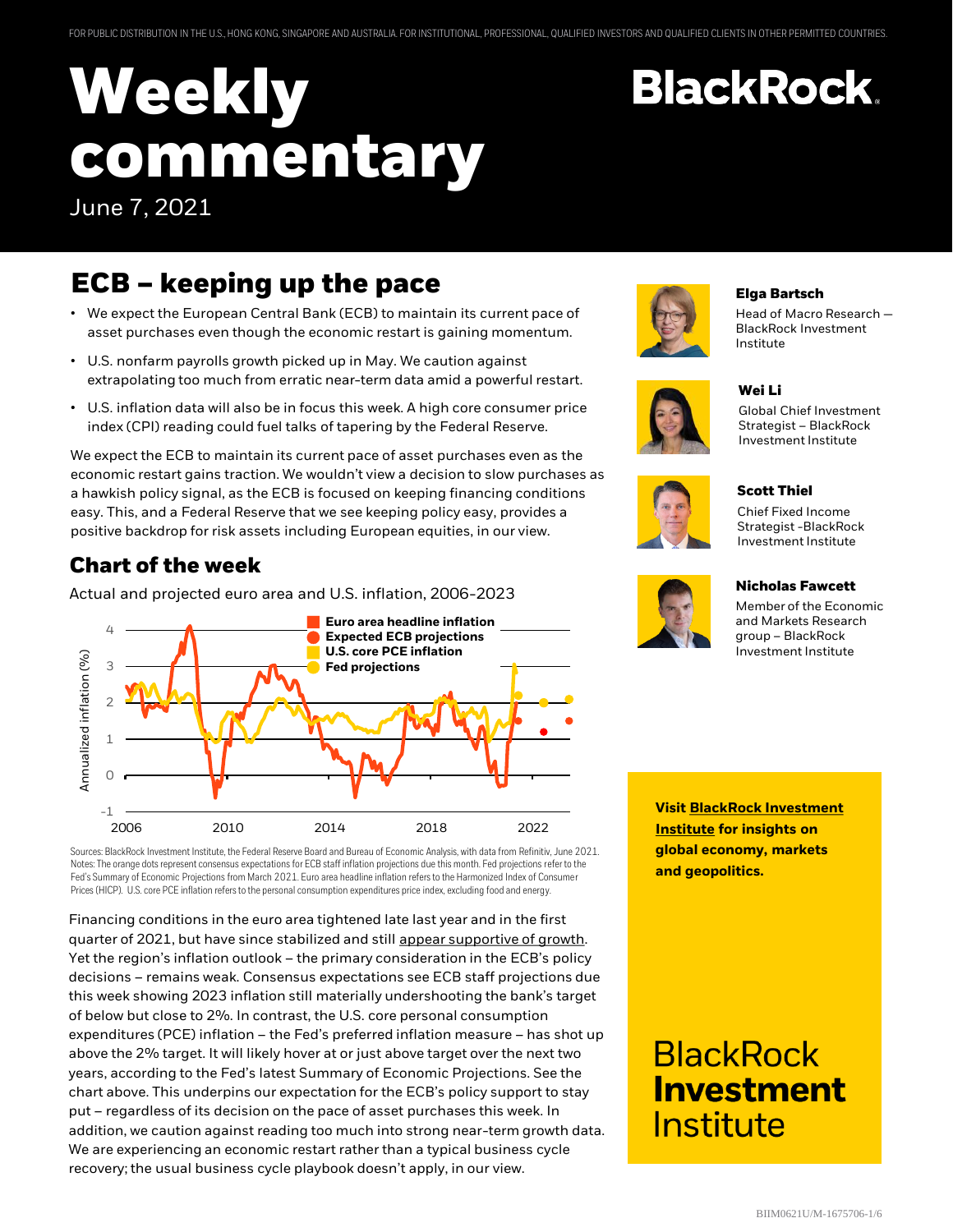FOR PUBLIC DISTRIBUTION IN THE U.S., HONG KONG, SINGAPORE AND AUSTRALIA. FOR INSTITUTIONAL, PROFESSIONAL, QUALIFIED INVESTORS AND QUALIFIED CLIENTS IN OTHER PERMITTED COUNTRIES.

We expect the ECB to maintain its current pace of asset purchases under the pandemic emergency purchase program (PEPP) this week, despite a likely upgrade to its growth projections. The central bank is squarely focused on maintaining easy financing conditions. An unwarranted tightening in financing conditions, partly as a result of rising U.S. bond yields earlier in the year, prompted the ECB to quicken the pace of its asset purchases in March. Since then, the euro area has been catching up on activity restart, amid still supportive financing conditions.

Even if the ECB were to reduce its pace of asset purchases, we would view this as an operational decision rather than a policy decision. The ECB has committed to maintain its policy support for the duration of the pandemic crisis – at least until early 2022. Beyond that, we expect policy support to remain in place given an outlook that points to inflation staying far below target, with further asset purchases likely conducted through the extension of other asset purchase programs.

We see both the Fed and ECB likely upholding their accommodative policy stances. Inflation – not the near-term growth outlook – is key to the Fed's rate outlook under its new policy framework, in our view. The strong activity restart in the U.S. has led to unusual supply and demand dynamics, and [volatile near-term growth and inflation data.](https://www.blackrock.com/corporate/literature/market-commentary/weekly-investment-commentary-en-us-20210517-dont-be-surprised-by-surprising-data.pdf) Long-term U.S. government bond yields have risen this year, but the rise has been more muted than typically seen in response to rising inflation and growth expectations in the past – in line with our *new nominal* investment theme that sees a lower future path [of short-term interest rates than markets are pricing in even amid rising inflation.](https://www.blackrock.com/corporate/literature/market-commentary/weekly-investment-commentary-en-us-20210510-mind-the-rate-expectation-gap.pdf) We don't see the Fed discussing a tapering of asset purchases imminently – and a discussion later this year doesn't mean a liftoff from near-zero policy rates is close, in our view. The case for tapering – or monetary policy normalization – in the euro area is even weaker, in our view.

The bottom line: We see the ECB's commitment to accommodative policy as supporting our pro-risk stance over the tactical horizon as the reopening broadens out. We upgraded our tactical view on European equities to neutral in February, and are seeing more reasons to be optimistic about this asset class for the next six to 12 months. Yet we see a risk that markets could misinterpret an operational decision to slow the pace of purchases as a more hawkish view on policy stimulus, and we would view any spread widening in euro area peripheral bonds in such an event as a buying opportunity.

## **Market backdrop**

U.S nonfarm payrolls growth picked up in May, albeit by less than expected. Economic data have been erratic, and we expect more of the same as economies restart amid pent-up consumer demand and supply shortages. We advocate looking through near-term market volatility and remain pro-risk, predicated on our belief that the Fed faces a very high bar to change its easy monetary policy stance.

#### **Assets in review**

Selected asset performance, 2021 year-to-date and range



**Past performance is not a reliable indicator of current or future results. Indexes are unmanaged and do not account for fees. It is not possible to invest directly in an index.** Sources: BlackRock Investment Institute, with data from Refinitiv Datastream as of June 3, 2021. Notes: The two ends of the bars show the lowest and highest returns at any point this year to date, and the dots represent current year-to-date returns. Emerging market (EM), high yield and global corporate investment grade (IG) returns are denominated in U.S. dollars, and the rest in local currencies. Indexes or prices used are, in descending order: spot Brent crude, MSCI Europe Index, MSCI USA Index, MSCI Emerging Markets Index, Bank of America Merrill Lynch Global High Yield Index, ICE U.S. Dollar Index (DXY), spot gold, J.P. Morgan EMBI index, Bank of America Merrill Lynch Global Broad Corporate Index, Refinitiv Datastream Italy 10year benchmark government bond index, Refinitiv Datastream Germany 10-year benchmark government bond index and Refinitiv Datastream U.S. 10-year benchmark government bond index.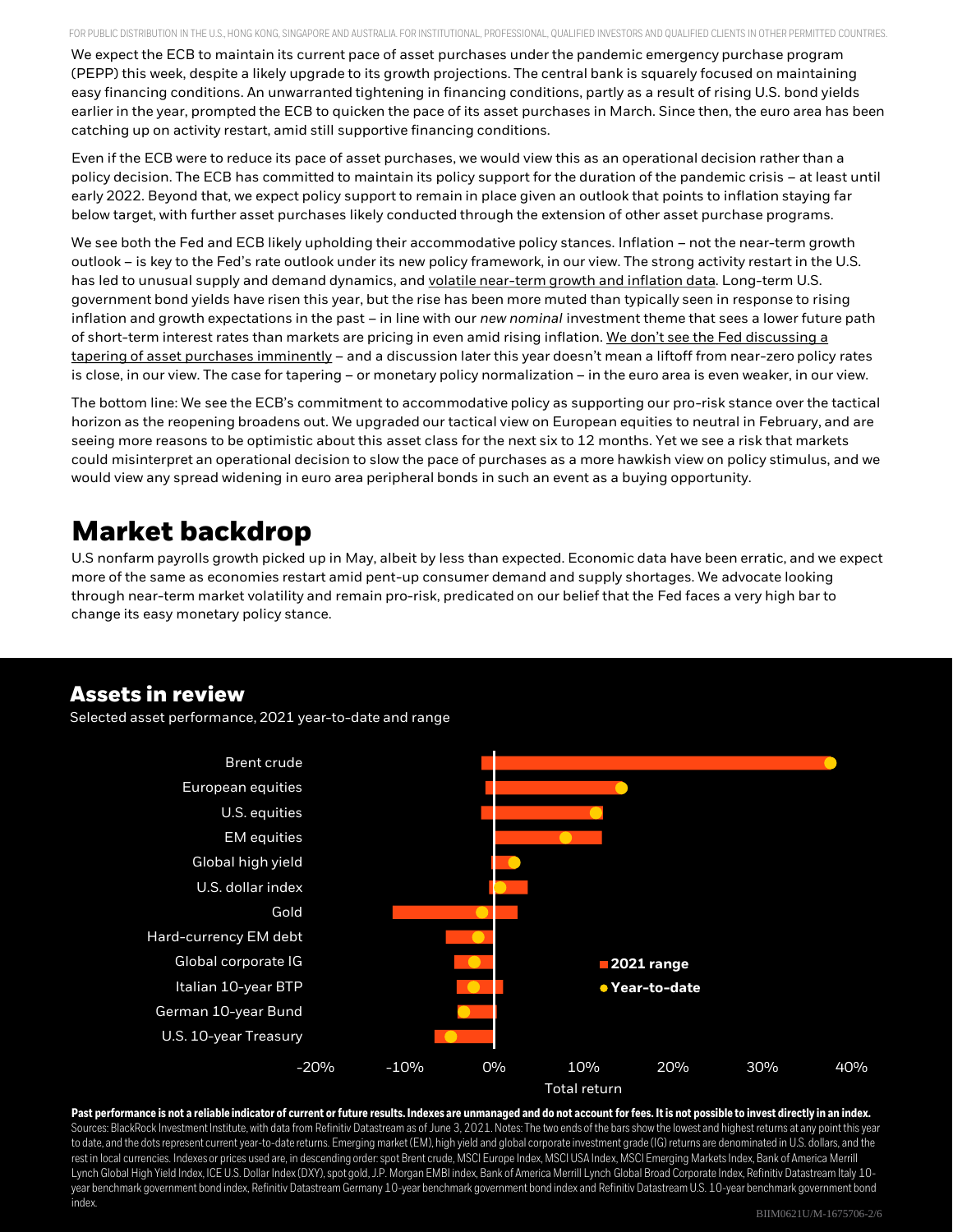FOR PUBLIC DISTRIBUTION IN THE U.S., HONG KONG, SINGAPORE AND AUSTRALIA. FOR INSTITUTIONAL, PROFESSIONAL, QUALIFIED INVESTORS AND QUALIFIED CLIENTS IN OTHER PERMITTED COUNTRIES.

## **Macro insights**

Long-term government bond yields have risen in the euro area, as in many other developed economies. Rising yields – while well below the levels of U.S. yields – partly reflect growing optimism about the economic restart in the region. See the chart. Euro area sovereign yield spreads have also widened. The yield spread between 10-year Italian and German government bonds widened to over 120 basis points in May, before narrowing to near post-pandemic lows of around 90 basis points.

A sharp increase in U.S. yields in the first quarter helped drive up yields in the euro area – and motivated the ECB to ramp up the pace of asset purchases in March. Recent ECB work breaking down the drivers of euro area term premia, the compensation investors demand for holding longer duration bonds, points to increasing global spill-overs, particularly from the U.S. We believe the ECB may be more inclined to lean against any tightening of financing conditions triggered by rising U.S. term premia than by stronger European data. See our [macro insights](https://www.blackrock.com/corporate/insights/blackrock-investment-institute/macro-insights) hub for more.

### 4 **Rising bond yields**

Ten-year government bond yields, 2018-2021



Sources: BlackRock Investment Institute, with data from Refinitiv Datastream, June 2021. Notes: The gray area shows the range of 10-year government bond yields of a selected group of developed market economies including Australia, Canada, the euro area, Japan, Sweden, Switzerland, the U.K. and the U.S. The euro area yield refers to a GDP-weighted average yield. Jan-18 Jul-18 Jan-19 Jul-19 Jan-20 Jul-20 Jan-21

### **Investment themes**

#### **1 The new nominal**

- We see the U.S. and UK leading the developed world's economic restart with the euro area catching up powered by pent-up demand and sky-high excess savings. The huge growth spurt will be transitory, in our view. This is because a restart is not a recovery: the more activity restarts now, the less there will be to restart later.
- Our *new nominal* theme that nominal yields will be less sensitive to expectations for higher inflation was confirmed by the Fed's recent policy meetings. The Fed made it clear that the bar for reassessing its policy rate path was not met and that it was too soon to talk about tapering bond purchases. We believe this clear reaffirmation of its commitment to be well "behind the curve" on inflation has helped the Fed regain control of the narrative – for now.
- We believe the rise in nominal government bond yields this year is justified and reflects markets awakening to a strong, vaccine-driven activity restart combined with historically large fiscal stimulus.
- We expect short-term rates will stay anchored near zero, supporting equity valuations. The Fed could be more willing to lean against rising long-term yields than the past, yet the direction of travel over the next few years is clearly towards higher long-term yields. We see important limits on the level of yields the global economy can withstand.
- **Market implication**: We favor inflation-linked bonds amid inflationary pressures in the medium term. Tactically we prefer to take risk in equities over credit amid low rates and tight spreads.

#### **2 Globalization rewired**

- Covid-19 has accelerated geopolitical transformations such as a bipolar U.S.-China world order and a rewiring of global supply chains, placing greater weight on resilience.
- The Biden administration is engaging in strategic competition with China, particularly on technology, and has criticized Beijing on human rights. Pending legislation in the U.S. would direct large-scale investment to meet the China challenge. We see a case for greater exposure to China-related assets for potential returns and diversification – and view them as core strategic holdings that are distinct from EM exposures.
- We expect persistent inflows to Asian assets as we believe many global investors remain underinvested and China's weight in global indexes grows. Risks to China-exposed assets include China's high debt levels and U.S.-China conflicts, but we believe investors are compensated for these risks.
- Momentum is growing at the G20 for a global minimum tax that would reduce the ability of multinationals to shift profits to low-tax jurisdictions.
- **Market implication**: Strategically we favor deliberate country diversification and above-benchmark China exposures. Tactically we like Asia ex-Japan equities, and see UK equities as an inexpensive, cyclical exposure.

#### **3 Turbocharged transformations**

- The pandemic has added fuel to pre-existing structural trends such as an increased focus on sustainability, rising inequality within and across nations, and the dominance of e-commerce at the expense of traditional retail.
- The pandemic has focused attention on underappreciated sustainability-related factors and supply chain resilience.
- It has also accelerated "winner takes all" dynamics that have led to the strong performance of a handful of tech giants in recent years. We see tech as having long-term structural tailwinds despite its increased valuations, yet it could face challenges from higher corporate taxes and tighter regulation under a united Democratic government.
- The pandemic has heightened the focus on inequalities within and across countries due to the varying quality of public health infrastructure – particularly across EMs – and access to healthcare. We see a risk of social unrest.
- **Market implication**: Strategically we see returns being driven by climate change impacts, and view developed market equities as an asset class positioned to capture the opportunities from the climate transition. Tactically we favor tech and healthcare as well as selected cyclical exposures.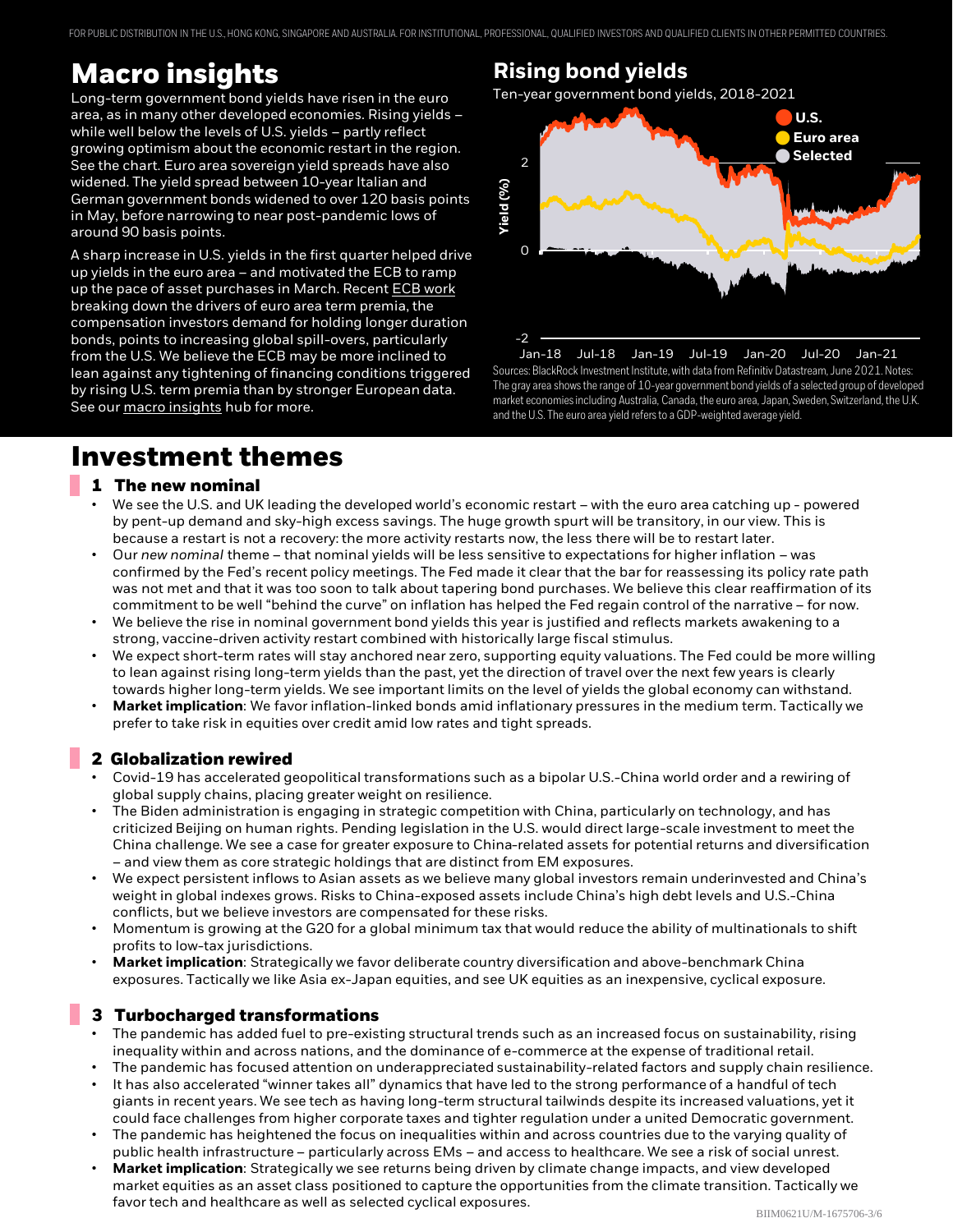## **Week ahead**

**June 9** China inflation **June 10-17** China total social financing and new yuan

**June 10** ECB monetary policy meeting; U.S. **June 11** University of Michigan Surveys of **June 11** Consumers

Markets will focus on U.S. inflation data, in addition to the ECB's policy meeting. A high core CPI number – after a much stronger-than-expected 3% reading in April – could fuel more talk of the Fed tapering asset purchases, though we don't see the Fed discussing a potential tapering imminently.

### **Directional views**

Strategic (long-term) and tactical (6-12 month) views on broad asset classes, May 2021

|                           | <b>Strategic view</b> | <b>Tactical view</b> | <b>Change in view</b>                                                                                                                                                                                                                                                                                                                                                                                                                                                                                                                                     |  |
|---------------------------|-----------------------|----------------------|-----------------------------------------------------------------------------------------------------------------------------------------------------------------------------------------------------------------------------------------------------------------------------------------------------------------------------------------------------------------------------------------------------------------------------------------------------------------------------------------------------------------------------------------------------------|--|
| Asset                     |                       |                      | Previous<br>New                                                                                                                                                                                                                                                                                                                                                                                                                                                                                                                                           |  |
| <b>Equities</b>           | $+1$                  | $+1$                 | We are overweight equities on a strategic horizon. We see a<br>better outlook for earnings amid moderate valuations.<br>Incorporating climate change in our expected returns brightens<br>the appeal of developed market equities given the large weights<br>of sectors such as tech and healthcare in benchmark indexes.<br>Tactically, we stay overweight equities as we expect the restart<br>to re-accelerate and interest rates to stay low. We tilt toward<br>cyclicality and maintain a bias for quality.                                          |  |
| <b>Credit</b>             | $-1$                  | <b>Neutral</b>       | We are underweight credit on a strategic basis as valuations are<br>rich and we prefer to take risk in equities. On a tactical horizon,<br>credit, especially investment grade, has come under pressure<br>from tightening spreads, but we still like high yield for income.                                                                                                                                                                                                                                                                              |  |
| Govt<br>bonds             | $-1$                  | $-1$                 | We are strategically underweight nominal government bonds<br>as their ability to act as portfolio ballasts are diminished with<br>yields near lower bounds and rising debt levels may eventually<br>pose risks to the low-rate regime. This is part of why we<br>underweight government debt strategically. We prefer inflation-<br>linked bonds as we see risks of higher inflation in the medium<br>term. We are underweight duration on a tactical basis as we<br>anticipate gradual increases in nominal yields supported by the<br>economic restart. |  |
| Cash                      |                       | <b>Neutral</b>       | We use cash to fund overweight in equities. Holding some cash<br>makes sense, in our view, as a buffer against supply shocks<br>driving both stocks and bonds lower.                                                                                                                                                                                                                                                                                                                                                                                      |  |
| <b>Private</b><br>markets | <b>Neutral</b>        |                      | We believe non-traditional return streams, including private<br>credit, have the potential to add value and diversification. Our<br>neutral view is based on a starting allocation that is much<br>larger than what most qualified investors hold. Many<br>institutional investors remain underinvested in private markets<br>as they overestimate liquidity risks, in our view. Private markets<br>are a complex asset class not suitable for all investors.                                                                                             |  |

▲ Overweight **—** Neutral ▼ Underweight Notes: Views are from a U.S. dollar perspective, May 2021. This material represents an assessment of the market environment at a specific time and is not intended to be a forecast of future events or a guarantee of future results. This information should not be relied upon by the reader as research or investment advice regarding any particular funds, strategy or security.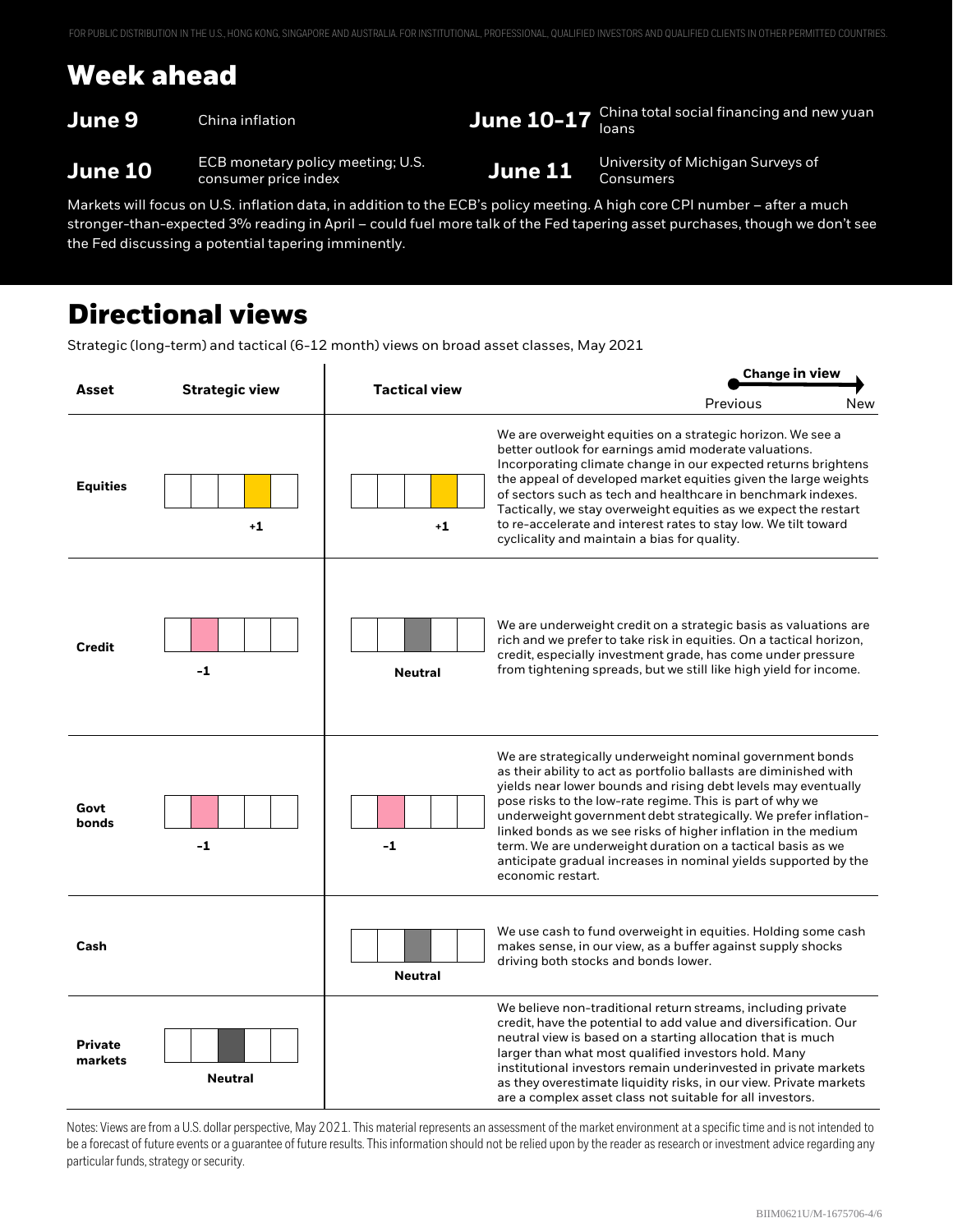#### **Granular views**

**Change in view**

```
Previous New
```
Six to 12-month tactical views on selected assets vs. broad global asset classes by level of conviction, May 2021

| Asset                                              | Underweight | <b>Overweight</b> |                                                                                                                                                                                                                                                                               |
|----------------------------------------------------|-------------|-------------------|-------------------------------------------------------------------------------------------------------------------------------------------------------------------------------------------------------------------------------------------------------------------------------|
| <b>United States</b>                               |             |                   | We are overweight U.S. equities. We see the tech and healthcare sectors offering exposure<br>to structural growth trends, and U.S. small caps geared to an expected cyclical upswing in<br>2021.                                                                              |
| Euro area                                          |             |                   | We are neutral European equities. We believe the broad economic restart later in the year<br>will help narrow the performance gap between this market and the rest of the world.                                                                                              |
| Japan                                              |             |                   | We are underweight Japanese equities. Other Asian economies may be greater<br>beneficiaries of a more predictable U.S. trade policy under a Biden administration. A<br>stronger yen amid potential U.S. dollar weakness may weigh on Japanese exporters.                      |
| <b>Emerging markets</b>                            |             |                   | We are overweight EM equities. We see them as principal beneficiaries of a vaccine-led<br>global economic upswing in 2021. Other positives: our expectation of a flat to weaker U.S.<br>dollar and more stable trade policy under a Biden administration.                     |
| Asia ex-Japan                                      |             |                   | We are overweight Asia ex-Japan equities. Many Asian countries have effectively contained<br>the virus - and are further ahead in the economic restart. We see the region's tech<br>orientation allowing it to benefit from structural growth trends.                         |
| UK                                                 |             |                   | We are overweight UK equities. The removal of uncertainty over a Brexit deal should see the<br>risk premium on UK assets attached to that outcome erode. We also see UK large-caps as a<br>relatively attractive play on the global cyclical recovery as it has lagged peers. |
| Momentum                                           |             |                   | We keep momentum at neutral. The factor has become more exposed to cyclicality, could<br>face challenges in the near term as a resurgence in Covid-19 cases and a slow start to the<br>vaccination efforts create potential for choppy markets.                               |
| Value                                              |             |                   | We are neutral on value despite recent outperformance. The factor could benefit from an<br>accelerated restart, but we believe that many of the cheapest companies - across a range<br>of sectors - face structural challenges.                                               |
| Minimum volatility                                 |             |                   | We turn neutral min vol. Our regional and sectoral preferences warrant a higher exposure to<br>the factor. Min vol's underperformance has brought valuations to more reasonable levels in<br>our view.                                                                        |
| Quality                                            |             |                   | We are overweight quality. We like tech companies with structural tailwinds and see<br>companies with strong balance sheets and cash flows as resilient against a range of<br>outcomes in the pandemic and economy.                                                           |
| Size                                               |             |                   | We are overweight the U.S. size factor. We see small- and mid-cap U.S. companies as a key<br>place where exposure to cyclicality may be rewarded amid a vaccine-led recovery.                                                                                                 |
| U.S. Treasuries                                    |             |                   | We are underweight U.S. Treasuries. The accelerated economic restart has sent yields<br>surging, but we prefer to stay underweight as we expect short-term rates will stay anchored<br>near zero.                                                                             |
| Treasury Inflation-<br><b>Protected Securities</b> |             |                   | We are neutral TIPS after the sharp rise in inflation expectations since late year. Further<br>increases seem unlikely in the near-term. We still see inflation pressures building over the<br>medium term due to structural reasons.                                         |
| German bunds                                       |             |                   | We are neutral on bunds. We see the balance of risks shifting back in favor of more<br>monetary policy easing from the European Central Bank as the regional economic rebound<br>shows signs of flagging.                                                                     |
| Euro area peripherals                              |             |                   | We are neutral euro peripheral bond markets. Yields have rallied to near record lows and<br>spreads have narrowed. The ECB supports the market but it is not price-agnostic - its<br>purchases have eased as spreads have narrowed.                                           |
| <b>Fixed Income</b><br>Global investment<br>grade  |             |                   | We are underweight investment grade credit. We see little room for further yield spread<br>compression and favor more cyclical exposures such as high yield and Asia fixed income.                                                                                            |
| Global high yield                                  |             |                   | We are moderately overweight global high yield. Spreads have narrowed significantly, but<br>we believe the asset class remains an attractive source of income in a yield-starved world.                                                                                       |
| Emerging market -<br>hard currency                 |             |                   | We are neutral hard-currency EM debt. We expect it to gain support from the vaccine-led<br>global restart and more predictable U.S. trade policies.                                                                                                                           |
| Emerging market -<br>local currency                |             |                   | We are overweight EM local debt as its year-to-date underperformance has left valuations<br>more appealing, particularly if U.S. Treasury yields and the U.S. dollar stabilize. We see<br>limited contagion to broader EM from selected country-specific volatility.          |
| Asia fixed income                                  |             |                   | We are overweight Asia fixed income. We see the asset class as attractively valued. Asian<br>countries have done better in containing the virus and are further ahead in the economic<br>restart.                                                                             |

Past performance is not a reliable indicator of current or future results. It is not possible to invest directly in an index. Note: Views are from a U.S. dollar perspective. This material represents an assessment of the market environment at a specific time and is not intended to be a forecast or guarantee of future results. This information should not be relied upon as investment advice regarding any particular fund, strategy or security.